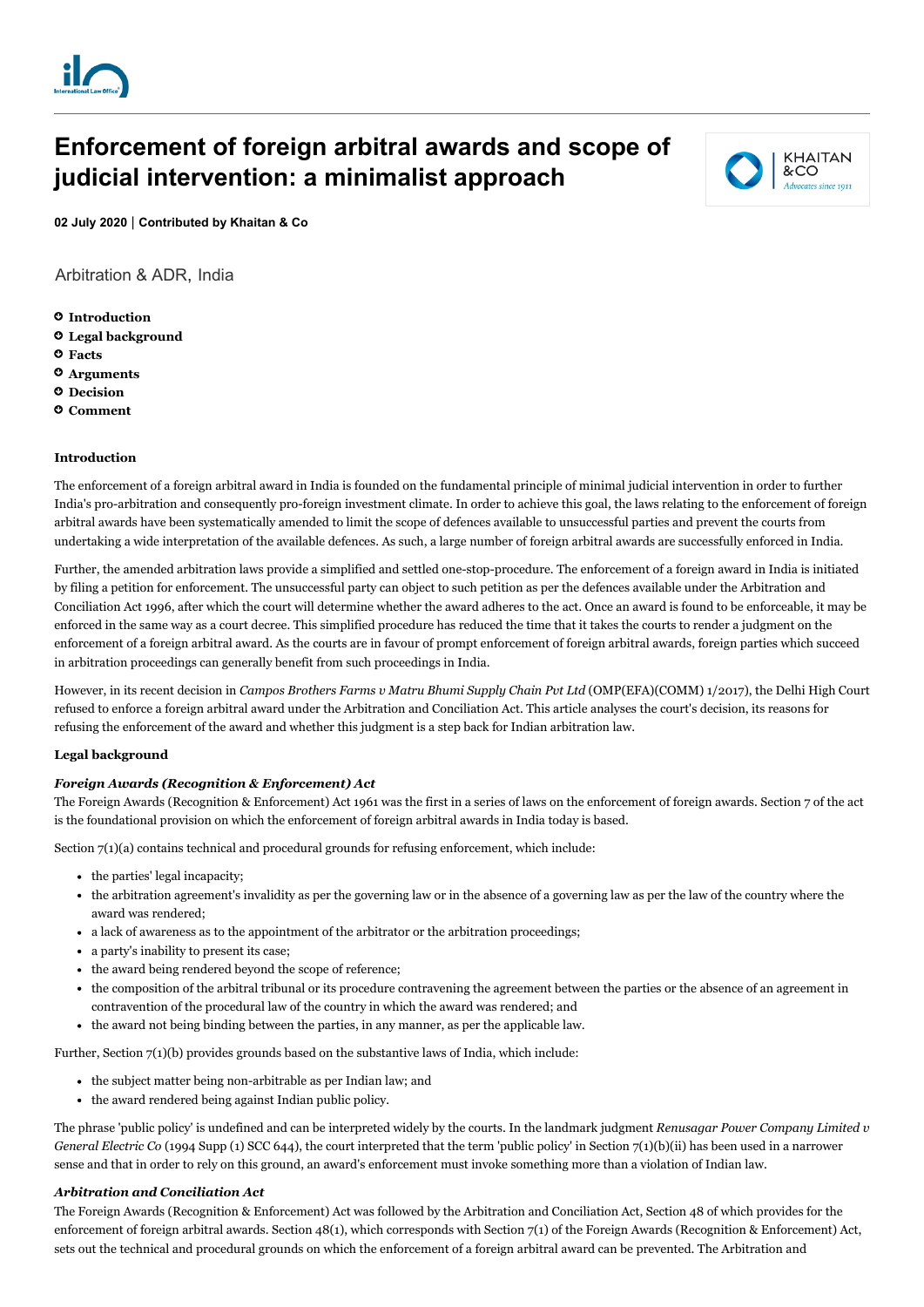Conciliation Act brought no effective change. Further, the technical and procedural grounds which can result in the refusal of a foreign arbitral award's enforcement remain unchanged following the amendments to the Arbitration and Conciliation Act which took effect from 23 October 2015. Section 48(2) of the Arbitration and Conciliation Act corresponds with Section 7(1)(b) of the Foreign Awards (Recognition & Enforcement) Act and provides that any award whose subject matter is non-arbitrable under Indian law and whose enforcement is contrary to public policy cannot be enforced.

The Arbitration and Conciliation Act did not represent a major overhaul of its predecessor, the Foreign Awards (Recognition & Enforcement) Act. This was because *Renusagar* made clear that it is not a foreign arbitral award but its enforcement that must be against public policy for the public policy provision to apply. *Renusagar* further elaborated that a foreign award's enforcement will be refused on the ground that it is contrary to public policy if such enforcement would be contrary to:

- the fundamental policy of Indian law;
- national interests; or
- justice or morality*.*

The Supreme Court's narrow interpretation of public policy in *Renusagar* ensured a delicate balance between the broadly worded provision and the legislative intent of minimal judicial intervention. The Supreme Court also applied *Renusagar*'s narrow interpretation under the Foreign Awards (Recognition & Enforcement) Act when interpreting Section 48(2)(b) of the Arbitration and Conciliation Act in *Shri Lal Mahal Ltd v Progetto Grana SPA* ((2012) 2 SCC 433).

# *Need for amendment to Arbitration and Conciliation Act*

In 2014 the Supreme Court, while interpreting the term 'public policy' as provided for in Section 34 of the Arbitration and Conciliation Act, included the Wednesbury principles of reasonableness within the phrase "fundamental policy of Indian Law" (*ONGC Ltd v Western Geco International Limited* ((2014) 9 SCC 263)).

The court further added that:

if on facts proved before them the arbitrators fail to draw an inference which ought to have been drawn or if they have drawn an inference which is on the face of it, untenable resulting in miscarriage of justice, the adjudication even when made by an Arbitral Tribunal... will be *open to challenge and may be cast away*.

This was followed by another Supreme Court judgment, *Associate Builders v Delhi Development Authority* ((2015) 3 SCC 49), in which the court also interpreted the term 'public policy' widely. This permitted the courts to review an award on the merits in enforcement proceedings.

Both of the abovementioned judgments interpreted the term 'public policy' as provided for in Section 34 of the Arbitration and Conciliation Act, which concerns domestic awards.

The fact that the phrase 'public policy' appears identically in Section 48 of the Arbitration and Conciliation Act deterred the courts from adopting the narrow interpretation of *Renusagar* in case of enforcement of a foreign award. As such, it became imperative to amend the law.

## *Amendment*

The anomaly regarding the enforcement of foreign awards was remedied in 2015 by amending the Arbitration and Conciliation Act. The amendment added two explanations to the existing Section 48(2) of the act, which sought to regulate the discretion available to the courts while interpreting the terms 'public policy' and 'fundamental policy of Indian law'.

According to the first explanation, a foreign award will conflict with public policy only if it:

- was induced by fraud or corruption;
- contravenes the fundamental policy of Indian law; or
- contravenes the basic notions of morality and justice.

The 2015 amendment further added a second explanation by which it clarified that a contravention of the fundamental policy of Indian law will not entail a review on the merits of the dispute.

The below table sets out these changes.

| <b>Foreign Awards</b>    | <b>Arbitration and</b>  | Amended Arbitration and Conciliation Act (Section 48(2)) |
|--------------------------|-------------------------|----------------------------------------------------------|
| (Recognition &           | <b>Conciliation Act</b> |                                                          |
| <b>Enforcement</b> ) Act | (Section 48(2))         |                                                          |
| (Section 7(1)(b))        |                         |                                                          |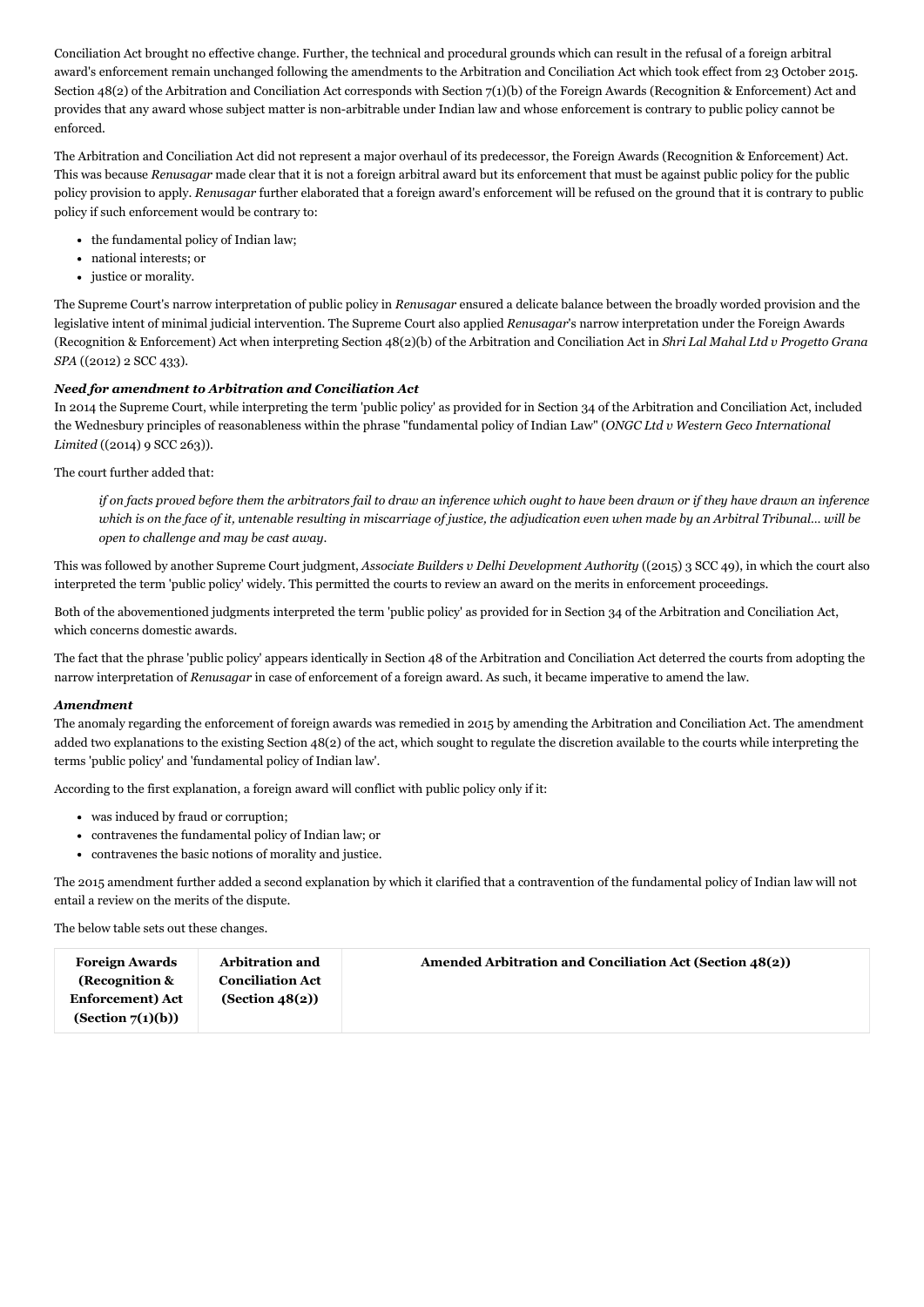| 1. the subject matter of<br>the difference is not                                                  | a. the subject-matter of<br>the difference is not                                                                 | (a) the subject-matter of the difference is not capable of settlement by arbitration under the<br>law of India; or                                                                                                                                                                                                                                                                                                                                                                                                                         |
|----------------------------------------------------------------------------------------------------|-------------------------------------------------------------------------------------------------------------------|--------------------------------------------------------------------------------------------------------------------------------------------------------------------------------------------------------------------------------------------------------------------------------------------------------------------------------------------------------------------------------------------------------------------------------------------------------------------------------------------------------------------------------------------|
| capable of settlement<br>by arbitration under                                                      | capable of settlement<br>by arbitration under                                                                     | (b) the enforcement of the award would be contrary to the public policy of India.                                                                                                                                                                                                                                                                                                                                                                                                                                                          |
| the law of India; or<br>2. the enforcement of<br>the award will be<br>contrary to public<br>policy | the law of India; or<br>b. the enforcement of<br>the award would be<br>contrary to the public<br>policy of India. | Explanation 1.—For the avoidance of any doubt, it is clarified that an award is in conflict<br>with the public policy of India, only if, $-$ (i) the making of the award was induced or affected<br>by fraud or corruption or was in violation of section $75$ or section 81; or (ii) it is in<br>contravention with the fundamental policy of Indian law; or (iii) it is in conflict with the<br>most basic notions of morality or justice.<br>Explanation 2.-For the avoidance of doubt, the test as to whether there is a contravention |
|                                                                                                    |                                                                                                                   | with the fundamental policy of Indian law shall not entail a review on the merits of the<br>dispute.                                                                                                                                                                                                                                                                                                                                                                                                                                       |

Following the 2015 amendment, the courts have consistently followed the minimal judicial intervention approach when ruling on objections to the enforcement of a foreign award.

In *GEA EGI Contracting Ltd v Bharat Heavy Electrical Limited* ((2016) 233 DLT 661), the Delhi High Court refused to prevent the enforcement of a foreign award, stating that although the award was incorrect, it could be considered reasonable. The court also refused to interfere in a foreign award's enforcement in *Xstrata Coal Marketing AG v Dalmia Bharat (Cement) Ltd* (2016 SCC OnLine Del 5861), in which it had to decide whether the calculation of damages provided for in the award in the absence of any evidence contravened the fundamental policy of Indian law. The court stated that the findings on the calculation of damages were not perverse and that the award could be set aside only on limited grounds under Section 48 of the Arbitration and Conciliation Act, which would not entail a review of the award on the merits.

Recently, in *Daiichi Sankyo Company Limited v Malvinder Mohan Singh* (2019 SCC OnLine Del 7836), the Delhi High Court held that the 'fundamental policy of India' under Explanation 2 to Section 48(2)(b) of the Arbitration and Conciliation Act does not mean provisions of Indian statutes, but rather the substantial principles on which Indian law is founded.

## <span id="page-2-0"></span>**Facts**

The petitioner in *Campos Brothers Farms* entered into three contracts with the first respondent and one agreement with the second respondent for the sale of nonpareil in-shell almonds. One of the conditions in the contracts was that the parties agreed to abide by the Uniform Almond Export Contract (UAEC) 2007.

Clause 42 of the UAEC provides for arbitration in accordance with the Arbitration Rules of the Combined Edible Nut Trade Association (CENTA Rules), which later came to be known as The Nut Association (TNA). Further, as per Clause 41, the contract was to be governed by English law.

Disputes arose between the parties regarding the non-payment of delivered and accepted shipments. In addition, the respondents refused to accept some shipments and cancelled one shipment. The petitioner submitted a claim for:

- the value of the accepted shipments and the amounts outstanding;
- the value of the rejected shipments; and
- losses for the cancelled shipments.

The petitioner sent the respondents two separate legal notices dated 23 March 2016, in which it invoked arbitration under the CENTA Rules and nominated its arbitrator. On 1 April 2016 the first respondent replied, denying the existence of an arbitration agreement and contending that the shipments had been made under purchase orders, the terms of which superseded the contracts. On 4 April 2016 the petitioner refuted the first respondent's claims and reiterated its demand for arbitration. On 8 April 2016 the respondents jointly refuted the existence of an arbitration agreement. However, in an email dated 19 June 2016, the petitioner advised the respondents that if they did not appoint an arbitrator, its arbitrator would act as the sole arbitrator. The petitioner subsequently requested the TNA to appoint its arbitrator as the sole arbitrator.

In a letter dated 25 April 2016, the TNA sought a confirmation of whether the dispute between the parties was technical in nature and whether the contracts specifically provided that disputes were to be adjudicated as per the CENTA Rules. Further, the letter stated that the TNA would give the respondents another opportunity to appoint an arbitrator and would appoint the petitioner's arbitrator as the sole arbitrator only if they failed to do so. In addition, the letter made it clear that each contract would be regarded as the subject of a separate arbitration.

The petitioner immediately filed a common statement of claim stating that both respondents were represented by the same person and that the first respondent had been appointed as the second respondent's agent. The respondents did not file their reply; instead, in an email to the TNA dated 6 May 2016, the first respondent refuted the existence of the arbitration agreement and the petitioner's claims on the merits. Subsequently, in an email dated 12 May 2016, the TNA – without referring to the first respondent's email – requested the respondents to appoint their arbitrator by 19 May 2016. The respondents did not respond to the email and did not appoint an arbitrator.

On 7 June 2016 the sole arbitrator called on the petitioner and the respondents to submit additional documents by 13 June 2016. On 13 June 2016 the respondents sent separate emails denying the existence of an arbitration agreement and requesting the complete set of documents filed by the petitioner, including all correspondence between the petitioner and the TNA. Further, the respondents:

- refuted the statement of claim on the merits;
- submitted the requested documents; and
- requested that the issue of the arbitrator's jurisdiction be decided as a preliminary issue.

The respondents wrote additional emails on 22 June 2016 and 6 July 2016.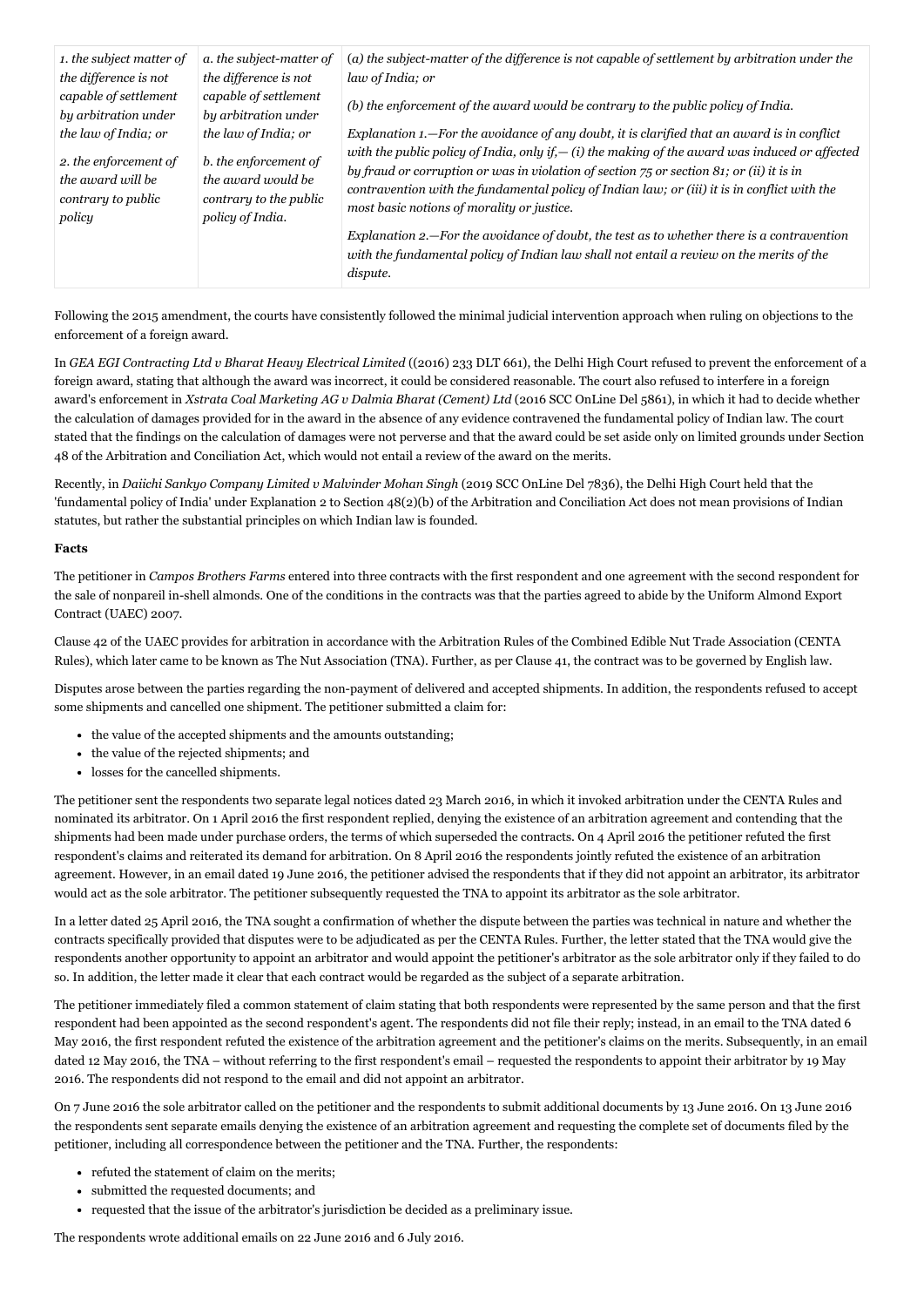In an email dated 22 June 2016, the sole arbitrator asked the head of the TNA whether she had to consider the material submitted after the prescribed date (ie, 13 June 2016). On 28 June 2016 the head of the TNA advised the sole arbitrator to ignore the late submissions.

The sole arbitrator passed the final award for a total of \$1,008,830.47 excluding interest and arbitrator fees, which also had to be paid by the respondents. The award stated that the respondents had not made the submissions in time (ie, before 13 June 2016). The sole arbitrator further reasoned that although the purchase orders had not been submitted, they were in complete agreement with the contracts and such contracts had been signed before the commencement of any shipment. The arbitrator further found that the respondents had received five loads but had failed to pay for these. The respondents had also refused the delivery of four loads and cancelled the delivery of one load, thereby breaching the contracts and rendering them liable to pay damages. Under the award, both respondents were jointly and severally liable for the total awarded amount.

#### <span id="page-3-0"></span>**Arguments**

The petitioner initiated enforcement proceedings in the Delhi High Court. The respondent challenged the enforcement on the following grounds:

- The issue of the arbitration agreement's existence and the challenge to its maintainability had been raised before the sole arbitrator and the TNA but the impugned award did not deal with these matters.
- The arbitration agreement had come into existence by way of two-tiered incorporation by reference as:
	- the contract mentioned the UAEC terms and conditions which provide for the CENTA Rules to apply; and
	- Clause 42 of the CENTA Rules provides for arbitration.

However, the contract itself made no specific reference to either arbitration or the CENTA Rules. The respondents argued that an arbitration agreement cannot come into existence by way of such two-tiered incorporation by reference.

- The award violated the principles of natural justice as the sole arbitrator had not considered any of the respondents' submissions; therefore, the award was against public policy. The finding in the award that the respondents had not made submissions by the prescribed date (ie, 13 June 2016) was factually incorrect.
- The consolidated claims made by the petitioner were not maintainable.
- The award made both respondents jointly and severally liable for the entire awarded amount, which was impermissible as the respondents were separate legal entities.

#### <span id="page-3-1"></span>**Decision**

The Delhi High Court rejected the respondents' argument that no arbitration agreement existed as two-tiered incorporation by reference was impossible. The court relied on *Inox Wind Ltd v Thermocables Ltd* ((2018) 2 SCC 519) to state that while a general reference to an earlier contract is insufficient for the incorporation of an arbitration clause, a general reference to a standard form of contract is sufficient. The court noted that the parties had been bound by the UAEC terms and conditions, which in turn contained an arbitration clause. The parties were dealing in almonds and these rules were unique to that commodity and known to the parties.

The court also noted that the award contained factually incorrect findings as it had been based on the fact that the respondents had failed to make any submissions by 13 June 2016, whereas the respondents' email of 13 June 2016 made it clear that they had made submissions to the sole arbitrator which had not been considered. Again, the award incorrectly stated that the purchase orders had not been submitted when the respondents had done so in their 13 June 2016 email. The sole arbitrator made no finding as to why the respondents' submissions had been ignored.

The court noted that the sole arbitrator had granted the parties time to make submissions and that the time limit had been duly complied with. Therefore, the arbitrator could not ignore the submissions without giving a reason. The court held that without going into the merits of the respondents' submissions, once it had found that the arbitrator had ignored the submissions in their totality, the award could not be enforced as it violated the principles of natural justice and contravened public policy as provided for in Section 48(2)(b) read with Explanation 1(iii) of the Arbitration and Conciliation Act. The court submitted that while it could not go into the factual mistakes or legal errors in the award, the complete absence of the contentions raised by the unsuccessful parties rendered the award unenforceable.

The court further noted that the award included no reason for allowing consolidated arbitration proceedings for distinct contracts and claims. The court also noted that even though the petitioner had provided reasons for making a consolidated claim, said reason could not denude the respondents of their separate legal status. Further, the award did not justify lifting the corporate veil, and no reason was provided for this.

The court also noted that on reviewing the award, it could not be said whether the sole arbitrator had considered whether claims under different contracts with separate entities could be consolidated. Further, the sole arbitrator had clearly not considered whether the respondents could be found jointly and severally liable without lifting the corporate veil.

The court noted that based on the facts of the case, separate claims had been levied against each respondent. Further, the arbitration had also been invoked via separate notices addressed to each respondent. Thus, from a *prima facie* view, there had been no reason for the arbitrator to find the respondents jointly and severally liable. The court was careful to state that even though it could not go into the sufficiency of the merits, in the complete absence of reasons, the award clearly qualified as non-speaking and non-enforceable as it violated the principles of natural justice and contravened public policy.

#### <span id="page-3-2"></span>**Comment**

*Campos Brothers Farms* yet again proves that while the courts cannot go into the merits of and reasoning provided in an award, a complete failure to consider the issues and contentions raised by the losing party will trigger Section 48(2)(b) of the Arbitration and Conciliation Act and can render the award unenforceable. In view of this, the non-enforcement of the award in this case was within the realms of the law.

*Campos Brothers Farms* is an exception to the normal approach as the court refused to allow the award's enforcement because it violated the principles of natural justice and contravened public policy. The decision is significant and was relied on and discussed by the Supreme Court in its recent decision in *Vijay Karia v Prysmian Cavi E Sistemi SRL* (2020 SCC Online SC 177).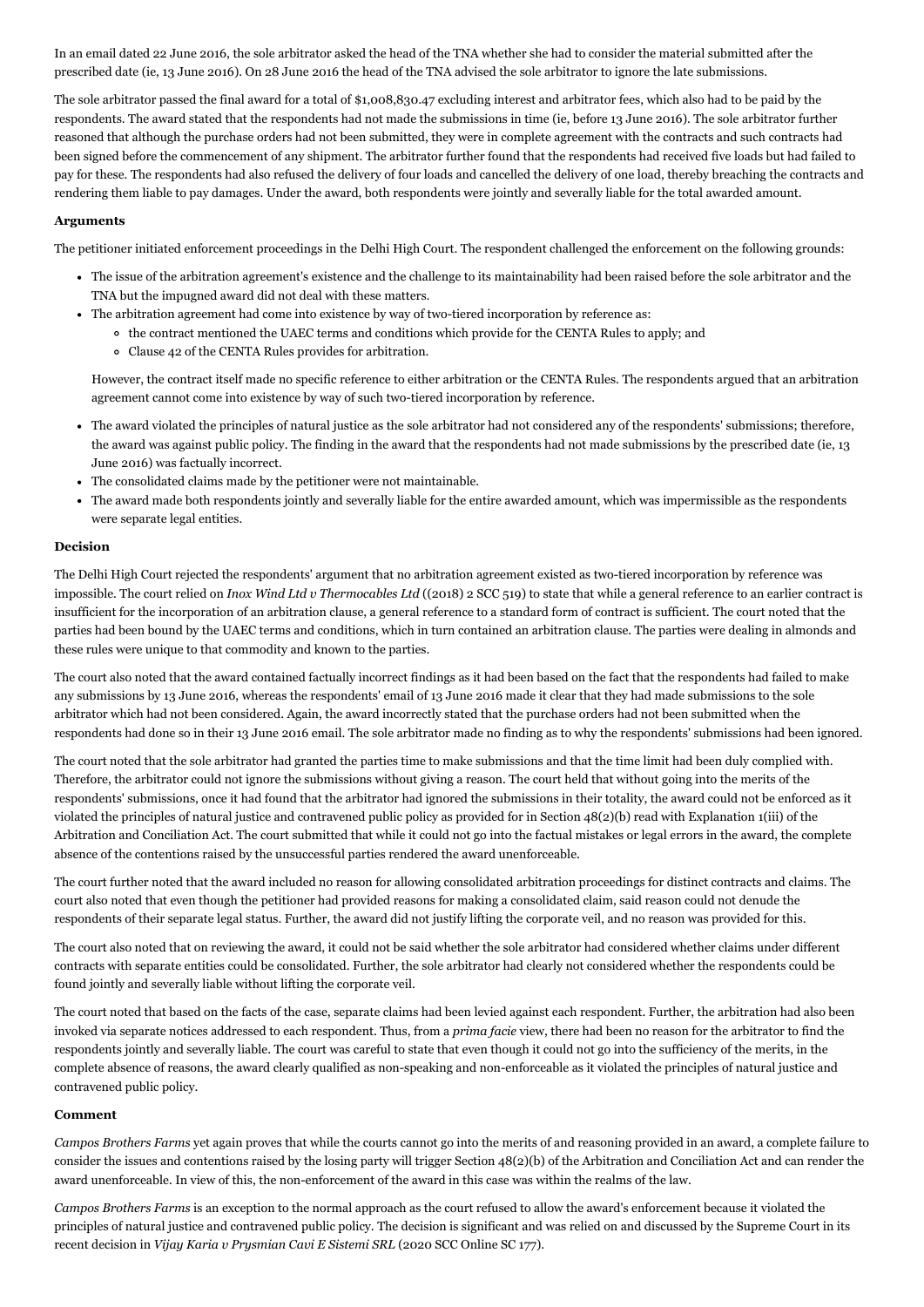*Vijay Karia* was an appeal of a decision of a single judge of the Bombay High Court, wherein several final awards made by a sole arbitrator in London were held to be enforceable in India. The appellants claimed that the awards violated Sections  $48(1)(b)$  and  $48(2)(b)$  of the Arbitration and Conciliation Act (ie, they contravened Indian public policy and violated the most basic notions of justice, respectively).

The appellants argued that the tribunal had failed to rule on several contentions raised in their counterclaim, which showed bias and perversity and amounted to a breach of the principles of natural justice. The appellants argued that the Bombay High Court had also failed to make any real determination on all of the points argued before it. Conversely, the first respondent argued that the awards had considered every aspect of the matter argued by the parties. It also stressed the fact that the appellants had made no challenge to the awards in the UK courts. The Supreme Court agreed with the respondents and held that the awards had exhaustively discussed the evidence and conclusively provided detailed findings for each of the issues, claims and counterclaims. The court stressed the fact that the appellants had argued on the merits of the matter and reiterated that it cannot go into the merits of a case to set aside the enforcement of a foreign award as this is prohibited under Section 48 of the Arbitration and Conciliation Act as read with the New York Convention. The court dismissed the appeal and imposed costs of Rs5 million on the appellants.

In dismissing the appeal, the Supreme Court discussed *Campos Brothers Farms*, observing that an award may be set aside if it would contravene the most basic notion of justice and that the Delhi High Court had been correct to do so.

Therefore, the Supreme Court's approval of *Campos Brothers Farms* categorically shows that the Delhi High Court's judgment is good law and that the principles set out therein should be followed.

The Supreme Court's recent judgment in *National Agricultural Cooperative Marketing Federation of India v Alimentia SA* (Civil Appeal 667/2012, 22 April 2020) is a testament to the fact that the courts continue to refuse the enforcement of foreign awards if they contravene Indian public policy of India (for further details please see "Supreme Court refuses foreign award [enforcement](https://www.internationallawoffice.com/Newsletters/Arbitration-ADR/India/Khaitan-Co/Supreme-Court-refuses-foreign-award-enforcement-return-of-public-policy-challenge) – return of public policy challenge"). In this case, the parties entered into a contract for the supply of 5,000 metric tonnes of Indian handpicked and selected groundnuts. The petitioner was a canalising agency of the government and required its express permission and consent to carry exports forward from previous years. Further, according to the contract, if the government prohibited the export, the contract would stand cancelled. The petitioner could not supply the agreed amounts of the commodity to the respondent due to a cyclone in India. The government did not grant the petitioner permission to carry the exports forward to another season. Accordingly, the petitioner informed the respondent not to nominate its vessel for shipment of the commodity as the government had prohibited it from carrying the exports forward to another season.

The respondent treated this request as a default in supply by the petitioner and invoked the arbitration clause. The arbitration proceedings were conducted before the Federation of Oil, Seeds and Fats Associations Ltd in London. The tribunal directed the petitioner to pay damages to the respondent. The petitioner challenged the award before the Board of Appeal; however, the board enhanced the interest provided for in the award. Interestingly, no plea of enhancement was made by the respondent.

The respondent filed a petition before the Delhi High Court to enforce the award, which was allowed. The respondent subsequently filed an execution petition. The petitioner challenged the enforcement and execution of the award before the Supreme Court.

The Supreme Court observed that the contract provided for cancellation in the event that the government prohibited the petitioner from exporting the commodity. The court held that since such an event had occurred, the contract between the parties was void under Section 32 of the Contract Act 1872. Thus, the court held that it would be against Indian public policy to enforce the impugned award as any supply made by the petitioner would contravene Indian public policy as regards the export which required the government's permission.

By refusing to enforce the award, the court once again reiterated the settled position of law that an award that violates Indian law cannot be enforced on the grounds of Indian public policy.

However, in its recent judgment in *Centrotrade Minerals and Metals Inc v Hindustan Copper Ltd* (Civil Appeal 2562/2006), a three-judge bench of the Supreme Court allowed an appeal challenging the enforcement of a foreign award and paved the way for its enforcement.

In terms of the agreement between the parties, a dispute arose over the dry weight of copper concentrate delivered. Clause 14 of the agreement envisaged a two-tier arbitration agreement. Under the first tier, disputes were to be settled by arbitration in India. Thereafter, if either party was aggrieved with the result, they could appeal in a second arbitration before the International Chamber of Commerce in London. Centrotrade commenced arbitration and its claims were dismissed by way of a 15 June 1999 award. As per the agreement, it subsequently appealed against the award but was successful. The matter reached the Supreme Court, which had to consider the award's enforceability. The Supreme Court took an arbitration-friendly stance and allowed the appeal, paving the way for the award's enforcement. Taking into account *Vijay Karia*, the Supreme Court held that 'misconduct' as a ground for setting aside an award (as provided for in Section 8(1)(b) of the Arbitration and Conciliation Act) is conceptually much wider than a party being unable to present its case before the arbitrator.

Following the 2015 amendment to the Arbitration and Conciliation Act, the Indian courts have maintained their approach of minimal intervention in cases concerning the enforcement of foreign awards. The courts have stepped in to prevent enforcement only on limited grounds and in a few select cases. Even in such select cases, the threshold for convincing the court that an award should not be enforced is high. Therefore, it appears that enforcement is the norm and refusal is the exception. The fact that the law on the enforcement of foreign awards has been subject to several changes has made India an Asian arbitration hub, and the courts have acted as a catalyst in the enforcement of awards. This is positive, as otherwise the Arbitration and Conciliation Act's purpose would not be fulfilled and it would become just another piece of legislation.

For further information on this topic please contact Atul [Shanker](https://www.internationallawoffice.com/Directory/Khaitan-Co/New-Delhi/Atul-Shanker-Mathur) Mathur, Priya [Singh](https://www.internationallawoffice.com/Directory/Khaitan-Co/New-Delhi/Priya-Singh) or Vivek [Mathur](https://www.internationallawoffice.com/Directory/Khaitan-Co/New-Delhi/Vivek-Mathur) at Khaitan & Co by telephone (+91 11 4151 5454) or email ([atul.s.mathur@khaitanco.com,](mailto:atul.s.mathur@khaitanco.com?subject=Article%20on%20ILO) [priya.singh@khaitanco.com](mailto:priya.singh@khaitanco.com?subject=Article%20on%20ILO) or [vivek.mathur@khaitanco.com](mailto:vivek.mathur@khaitanco.com?subject=Article%20on%20ILO)). The Khaitan & Co website can be *accessed at [www.khaitanco.com.](http://www.khaitanco.com/)*

The materials contained on this website are for general information purposes only and are subject to the [disclaimer](https://www.internationallawoffice.com/Information/Disclaimer).